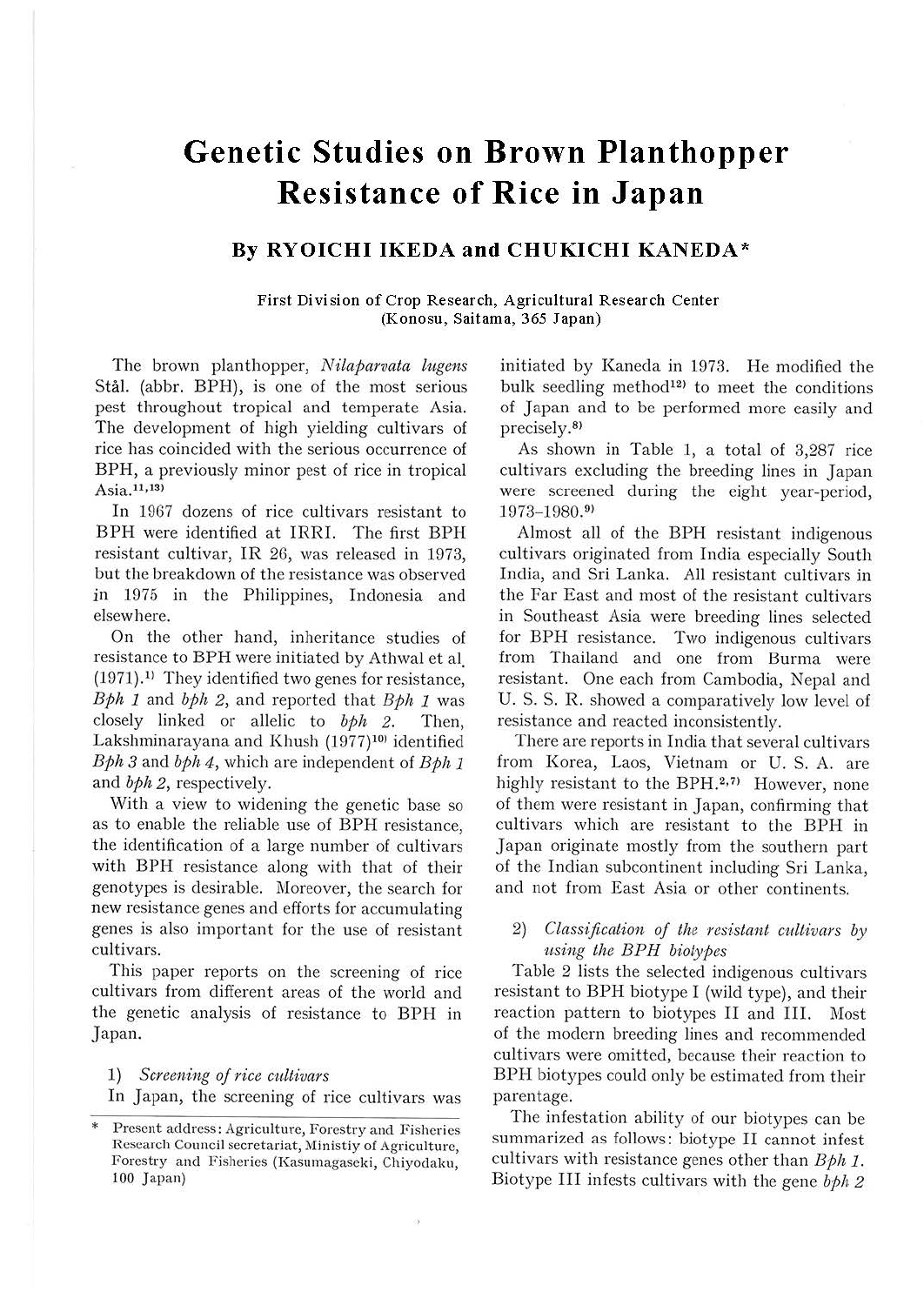JARQ Vol. 16, No. **l,** 1982

except for a few of them. PTB 18 and its derivative  $CR$  94-13, as well as its progeny IR 36 are resistant to biotype III. Biotype reaction of ASD 7 and PTB 18 was quite different also in Taiwan.31

3) *Atlelism test of the four resistance genes* 

Crosses, backcrosses or test crosses were made in 1977 and 1918 among the four resistant cultivars, Mudgo, ASD 7, Rathu Heenati and Babawee, representing Bph 1, bph 2, Bph 3 and  $b\phi h$  4, respectively.<sup>41</sup> Reactions of  $F_1$ ,  $F_2$  and  $B_1F_1$  or  $T_1$  ( $F_1$  of test cross) progenies from crosses among four resistant cultivars are presented in Table 3. The results indicate that  $bph 2$ , as well as  $Bph 1$ , segregates independently of both  $B\phi h$  3 and  $b\phi h$  4, while  $B\phi h$  3 and  $b\phi h$  4 as well as  $Bph$  1 and  $bph$  2 were found to be closely linked or allelic to each other, as shown in Fig. l. Accordingly, it appears possible to combine  $Bph 1$  with  $Bph 3$ ,  $Bph 1$  with  $bph 4$ ,  $bph$  2 with  $Bph$  3, or  $bph$  2 with  $bph$  4 in a cultivar. On the other hand, it may be difficult or impossible to combine  $Bph 1$  with  $bph 2$  or

Table 1. Number of rice cultivars rated for brown planthopper (biotype I or wild type) resistance, 1973-1980

| Region                    |                                         | Reaction to BPH(a) |    |     |       |
|---------------------------|-----------------------------------------|--------------------|----|-----|-------|
|                           | Country, or group of cultivars          | R                  | M  | S   | Total |
| Japan                     | Indigenous, scented or red rice         | $\Omega$           | 10 | 153 | 163   |
|                           | Indigenous, others                      |                    |    | 195 | 196   |
|                           | Modan                                   |                    | 0  | 24  | 24    |
| Far East                  | Korea and China including Taiwan        | $27^{(b)}$         | 21 | 495 | 543   |
| Southeast Asia            | Philippines through Indonesia and Burma | 117 <sup>(c)</sup> | 27 | 559 | 703   |
| South Asia                | India and Sri Lanka                     | $235^{(d)}$        | 26 | 618 | 879   |
|                           | Nepal, Bhutan, Bangladesh and Pakistan  | 1(e)               | 4  | 156 | 161   |
| Near East and East Europe | Iran through U.S.S.R.                   | 1 <sup>(e)</sup>   |    | 161 | 163   |
| West Europe               | Italy through Spain                     | $\mathbf{0}$       | 0  | 133 | 133   |
| Africa                    | Egypt, Malagasy and West Africa         | $\overline{0}$     | 0  | 165 | 165   |
| America & Oceania         | North and South America and Australia   | $\Omega$           | 0  | 157 | 157   |

<•> R: resistant, M: intermediate, S: susceptible

 $(b)$  All cultivars are hybrid lines bred for BPH resistance in Korea and Taiwan

 $\langle \cdot \rangle$  Most of these are hybrid lines bred for BPH resistance

(d) Out of these, all of the 172 cultivars from Sri Lanka are indigenous<br>
(d) Not consistently resistant

<<> Not consistently resistant

| Table 2. | Classification of selected BPH resistant rice cultivars according  |
|----------|--------------------------------------------------------------------|
|          | to the reaction pattern to biotypes II and III (an abridged table) |

| Cultivar         | Seed source <sup>1)</sup> | Heading <sup>2</sup> | Pattern <sup>31</sup> | Gene             |  |
|------------------|---------------------------|----------------------|-----------------------|------------------|--|
| ARC 6650         | IIRN 35                   |                      |                       |                  |  |
| ARC 6650         | <b>BPHN79-4</b>           |                      |                       |                  |  |
| ASD <sub>7</sub> | TARC                      |                      |                       | bph <sub>2</sub> |  |
| $CR94-13$        | <b>BPHN 76-38</b>         |                      |                       | bph <sub>2</sub> |  |
| Mudgo            | TARC                      |                      |                       | Bph <sub>1</sub> |  |
| PTB 18           | 67-119                    |                      |                       | bbh2             |  |
| PTB 21           | 67-121                    |                      |                       | bph $2 + Bph 3$  |  |
| PTB 33           | 67-133                    |                      |                       | unknown 2 genes  |  |
| PTB 34           | 67-134                    |                      |                       | bph2             |  |
|                  |                           |                      |                       |                  |  |

1) IIRN, BPHN are from IRR!. TARC was given in 1973 by the Tropical Agriculture Research Center. 67- 119 etc. are from the 7 th Lab., Div. Genetics, NIAS.

2) Heading in Konosu under the field conditions

 $\bigcirc$  : positive,  $\times$  : no heading

3) Reaction pattern to biotypes II and III 1 : S(susceptible) and R(resistant), 2: R and S, 3: R and R.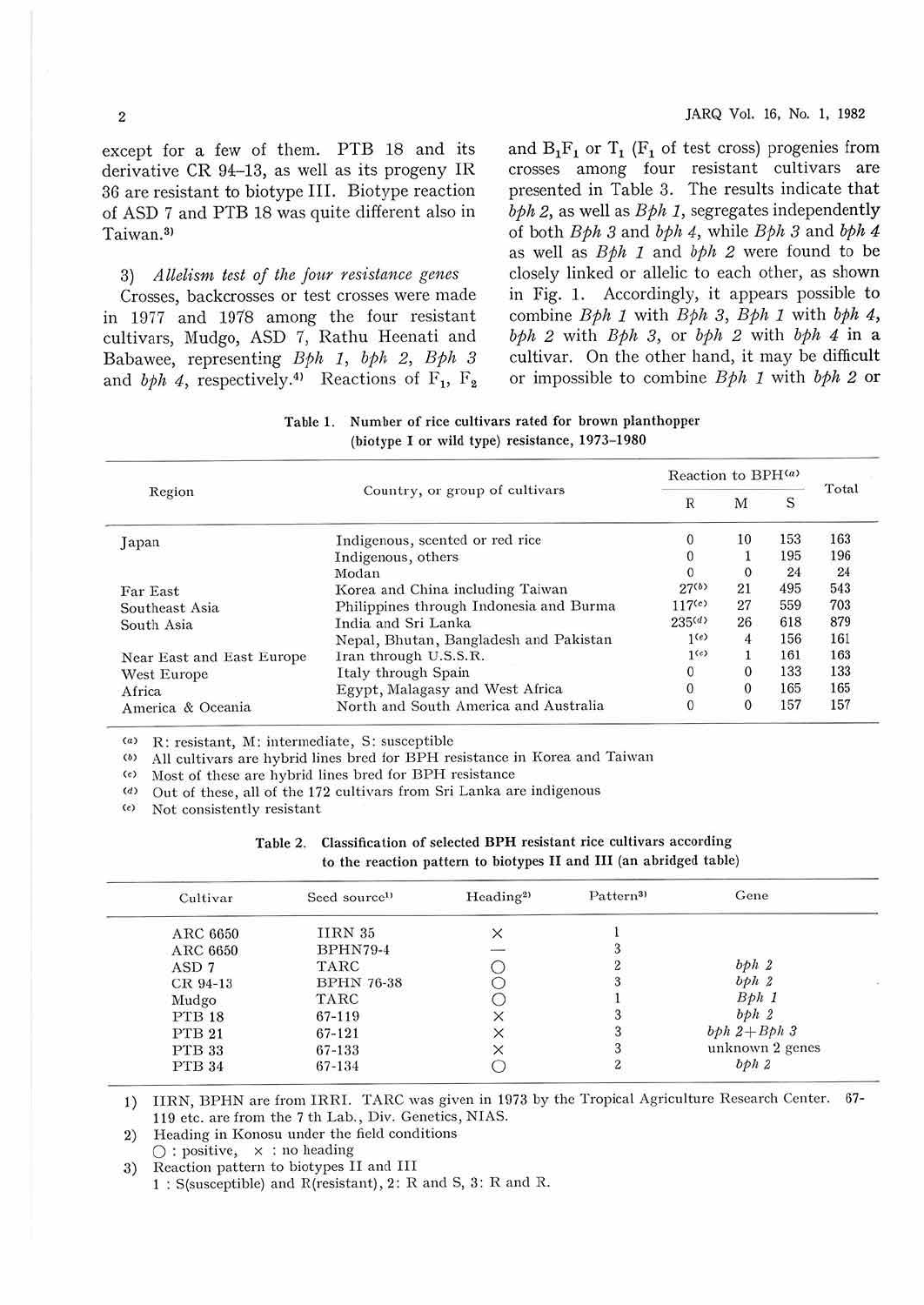| Genes of<br>resistance<br>involved | Cross                         | Generation       | Number of seedlings |              |       |                 | $\mathbf{X}^2$ |             |
|------------------------------------|-------------------------------|------------------|---------------------|--------------|-------|-----------------|----------------|-------------|
|                                    |                               |                  | Res.                | Sus.         | Total | Hypothesis      | value          | P. value    |
| $Bph 1-bph 2$                      | Mudgo/ASD 7                   | $\mathbf{F_{1}}$ | 10                  | $\bf{0}$     | 10    |                 |                |             |
|                                    |                               | $\rm F_2$        | 276                 | $\bf 0$      | 276   | All $R$ . $(2)$ |                |             |
|                                    | Mudgo/ASD 7 <sup>2</sup>      | $B_1F_1$         | 69                  | $\mathbf{0}$ | 69    | All R.          |                |             |
| $Bph 1-Bph 3$                      | Mudgo/R.H. <sup>(x)</sup>     | ${\rm F}_1$      | 11                  | $\mathbf{0}$ | 11    |                 |                |             |
|                                    |                               | $\mathbf{F}_2$   | 426                 | 39           | 465   | 15:1            | 3.624          | $.05 - .10$ |
|                                    | $Mudgo/R.H.$ //<br>Nipponbare | $T_1(y)$         | 75                  | 26           | 101   | 3:1             | 0.030          | $.80 - .90$ |
| $Bph 1-bph 4$                      | Mudgo/Babawee                 | $F_{1}$          | 13                  | $\mathbf{0}$ | 13    |                 |                |             |
|                                    |                               | $\rm F_{2}$      | 297                 | 66           | 363   | 13:3            | 0.077          | $.70 - .80$ |
|                                    | Mudgo/Babawee <sup>2</sup>    | $B_1F_1$         | 44                  | 11           | 55    | 3:1             | 1.100          | $.70 - .80$ |
| $bph 2-Bph 3$                      | R.H./ASD 7                    | $\mathbf{F_{1}}$ | 10                  | 0            | 10    |                 |                |             |
|                                    |                               | $\mathrm{F}_2$   | 557                 | 144          | 701   | 13:3            | 1.478          | .70         |
| $bbhh$ 2-bph $4$                   | Babawee/ASD 7                 | $\mathbf{F_{1}}$ | $\mathbf{0}$        | 13           | 13    |                 |                |             |
|                                    |                               | $\rm F_2$        | 237                 | 303          | 540   | 7:9             | 0.004          | $.90 - .95$ |
| Bph 3-bph 4                        | R.H./Babawee                  | $\mathbf{F_{1}}$ | 10                  | 0            | 10    |                 |                |             |
|                                    |                               | $\rm F_2$        | 1025                |              | 1026  | All R.          |                |             |
|                                    | Babawee/R.H.                  | $\mathbf{F_{1}}$ | 11                  | 0            | 11    |                 |                |             |
|                                    |                               | $\rm F_2$        | 629                 | $\bf{0}$     | 629   | All R.          |                |             |

Table 3. Segregation for resistance to the brown planthopper in crosses among four resistant cutivars representing *Bph I, bph 2, Bph 3,* and *bph 4,* respectively

 $(x)$ ; Rathu Heenati,  $(y)$ ; F<sub>1</sub> of test cross,  $(z)$ ; No susceptible segregants.



: Closely Jinked or multiple allelic  $\qquad \qquad =$ 

------: Independent

Fig. **1.** Relationship among four resistance genes

#### Bph *3* with bplt *4.*

## 4) *Gene analysis of unclassified resistant cultivars*

One cultivar from Sri Lanka, Andaragahawewa and two from India, PTB 34 and PTB 21, were crossed in 1975 with resistant and susceptible testers. The  $F_2$  data of each cross are shown in Table 4. Eased on the results in Table 4, it can be concluded that Andaragahawewa and PTB 34 have  $B\phi h$  1 and  $b\phi h$  2, respectively. This conclusion was also corroborated by the reactions of the cultivars to BPH biotypes.9>

With regard to PTB 21, Lakshminarayana and Khush (1977)<sup>10)</sup> concluded that the resistance in this cultivar was controlled by one dominant and one recessive gene, segregating independently of each other, and one of then was either  $Bph 1$  or  $bph 2$ . Our data on the PTB 21 crosses with  $Bph$  3 and  $bph$  4 indicate that the second gene in PTB 21 may be either Bpli *3* or bph *4,*  and not a new gene, for no susceptible seedlings were observed in the  $F_2$  populations of the three crosses except one seedling in the cross of PTB 21/Rathu Heenati. In order to determine whether the gene pair in PTB 21 is *Bph 1* and  $b$ *ph* 4 or  $b$ *ph* 2 and  $B$ *ph* 3, 12  $F_3$  lines of Kochihibiki/PTB 21//Asominori were tested for resistance by using the biotypes I, II and III of BPH. Six lines of them were homozygous for susceptibility to the biotype III and segregating to both of the biotypes I and II. From this result, it may be concluded that one of the two genes in PTB 21 is  $b\phi h$  2. Therefore, the resistance in PTB 21 is controlled by the gene pair bph 2 and Bph *3.*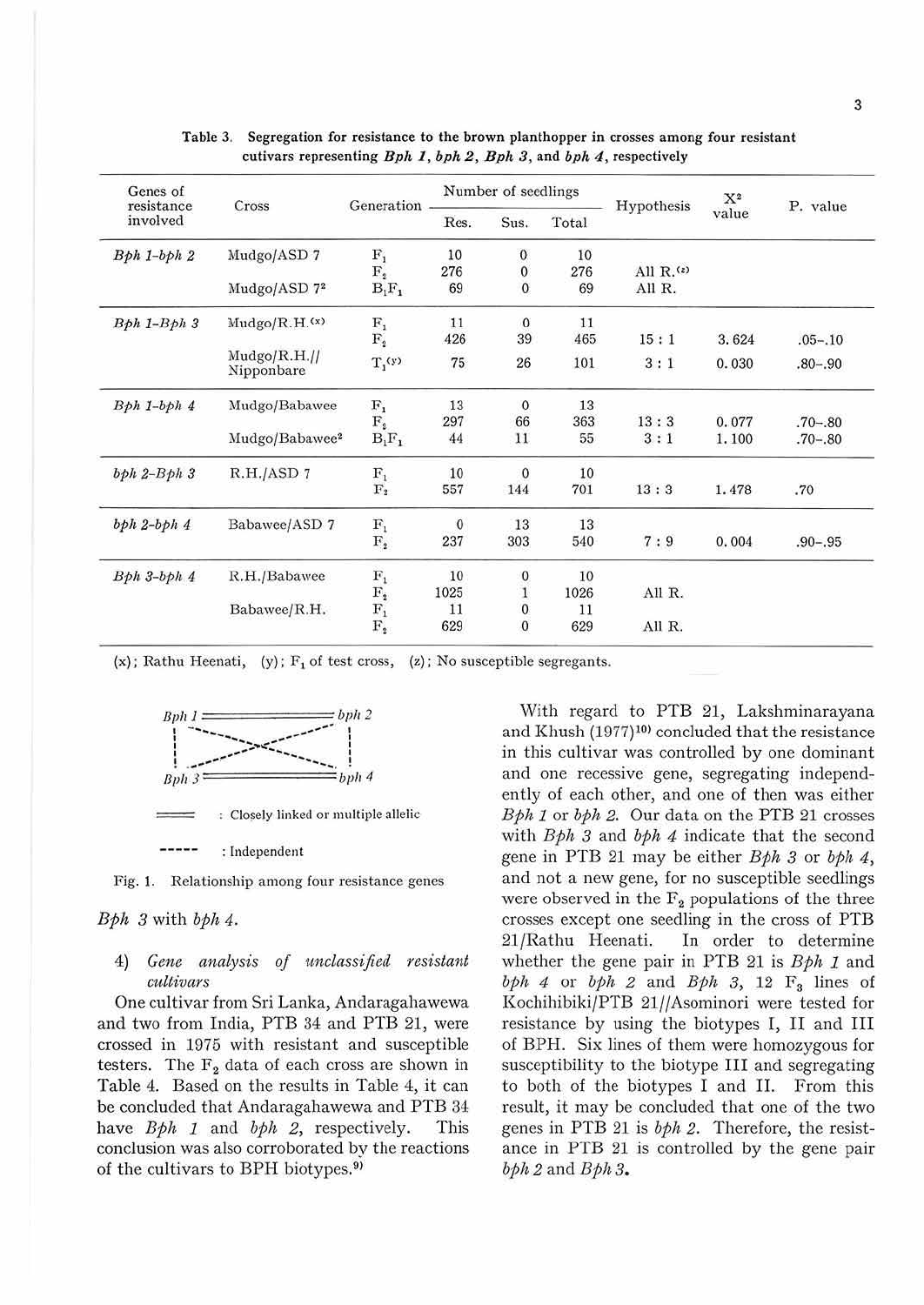|                               | Gene             | Number of $F2$ seedlings |                |       |                       | $X^2$ |             |
|-------------------------------|------------------|--------------------------|----------------|-------|-----------------------|-------|-------------|
| Cross                         | of<br>tester     | Res.                     | Sus.           | Total | Hypothesis            | value | P. value    |
| Andaragahawewa/T (N) 1        | (Sus.)           | 544                      | 179            | 723   | 3:1                   | 0.023 | $.80 - .90$ |
| Andaragahawewa/IR 1414-67-3-2 | Bph1             | 872                      |                | 873   | All $R_{\cdot}$ $(x)$ |       |             |
| PTB $34/T$ (N) 1              | (Sus.)           | 79                       | 233            | 312   | 1:3                   | 0.017 | $.80 - .90$ |
| PTB 34/IR 1414-67-3-2         | Bph1             | 873                      | 8              | 881   | All R.                |       |             |
| PTB 34/IR 1154-243            | bbh2             | 235                      | $\overline{3}$ | 238   | All R.                |       |             |
| PTB 21/Rathu Heenati          | Bph <sub>3</sub> | 517                      |                | 518   | All R.                |       |             |
| Rathu Heenati/PTB 21          | Bph <sub>3</sub> | 272                      | 0              | 272   | All R.                |       |             |
| PTB 21/Babawee                | bbh4             | 1039                     | $\bf{0}$       | 1039  | All R.                |       |             |

Table 4.  $F_2$  segregations for resistance to the brown planthopper in crosses of testers and unclassified resistant cultivars

(x); No susceptible segregants.

| Resistance<br>gene | Cross                    |           | Number of $F_2$ seedlings               | X <sup>2</sup> for |         |           |
|--------------------|--------------------------|-----------|-----------------------------------------|--------------------|---------|-----------|
|                    |                          | Resistant | Susceptible                             | Total              | 3:1     | 1:3       |
|                    | Trisomic C/Rathu Heenati | 78        |                                         | 120                | 7.600** |           |
| Bph <sub>3</sub>   | Trisomic H/Rathu Heenati | 168       | $\begin{array}{c} 42 \\ 52 \end{array}$ | 220                | 0.218   |           |
|                    | Control (disomic)        | 161       | 64                                      | 225                | 1.424   |           |
|                    | Trisomic A/Babawee       | 29        | 96                                      | 125                |         | 0.216     |
|                    | Trisomic C/Babawee       | 8         | 306                                     | 314                |         | 84.420*** |
|                    | Trisomic E/Babawee       | 70        | 186                                     | 256                |         | 0.750     |
| bph <sub>4</sub>   | Trisomic F/Babawee       | 82        | 263                                     | 345                |         | 0.279     |
|                    | Trisomic L/Babawee       | 117       | 337                                     | 454                |         | 0.144     |
|                    | Control (disomic)        | 203       | 634                                     | 837                |         | 0.249     |

Table 5.  $F_2$  segregation for resistance to the brown planthopper in the crosses between trisomic lines and Rathu Heenati ( $Bph 3$ ) or Babawee ( $bph 4$ )

For the reliable use of BPH resistant cultivars, it is very important to have two or more resistance genes in one cultivar and PTB 21 is an example of this fact. This cultivar shows more stable resistance than other IRBPHN (International Rice Brown Planthopper Nursery) entries with monogenic resistance throughout the countries of Southeast and South Asia.

#### 5) *Trisomic analysis of Bpli 3 and* bph *4*

To identify the chromosome on which  $Bph 3$ or bph 4 is located, Rathu Heenati and Babawee were crossed in 1977 with the nine trisomic lines,<sup>5,6)</sup> which were introduced from Kyushu University.  $F_1$  plants were tested under the microscope at the metaphase of the first meiotic division of pollen mother cell to determine whether or not they were trisomics. Then the  $F_2$  populations derived from trisomic  $F_1$  plants were tested by the bulk seedling test. Due to hybrid sterility, only 7  $F_2$  populations of crosses involving 6 types of trisomic were examined for BPH resistance, as shown in Table 5. Disomic and trisomic portions of the  $F_2$  populations were investigated in the lump for segregation of BPH resistance.

According to the results, the segregation of  $Bph 3$  or  $bph 4$  deviated significantly from the disomic ratio of 3:1 or 1:3 in the  $F_2$  of crosses with C type of trisomics. On the other hand, in the crosses with A, E, F, H or L type of trisomics, the segregation of *Bph 3* or *bph 4* fitted very well to the disomic segregations. Accordingly, it is suggested that  $Bph 3$  and  $bph 4$  are carried on the extra-chromosome of C type. On the other hand, extra-chromosome of C type also